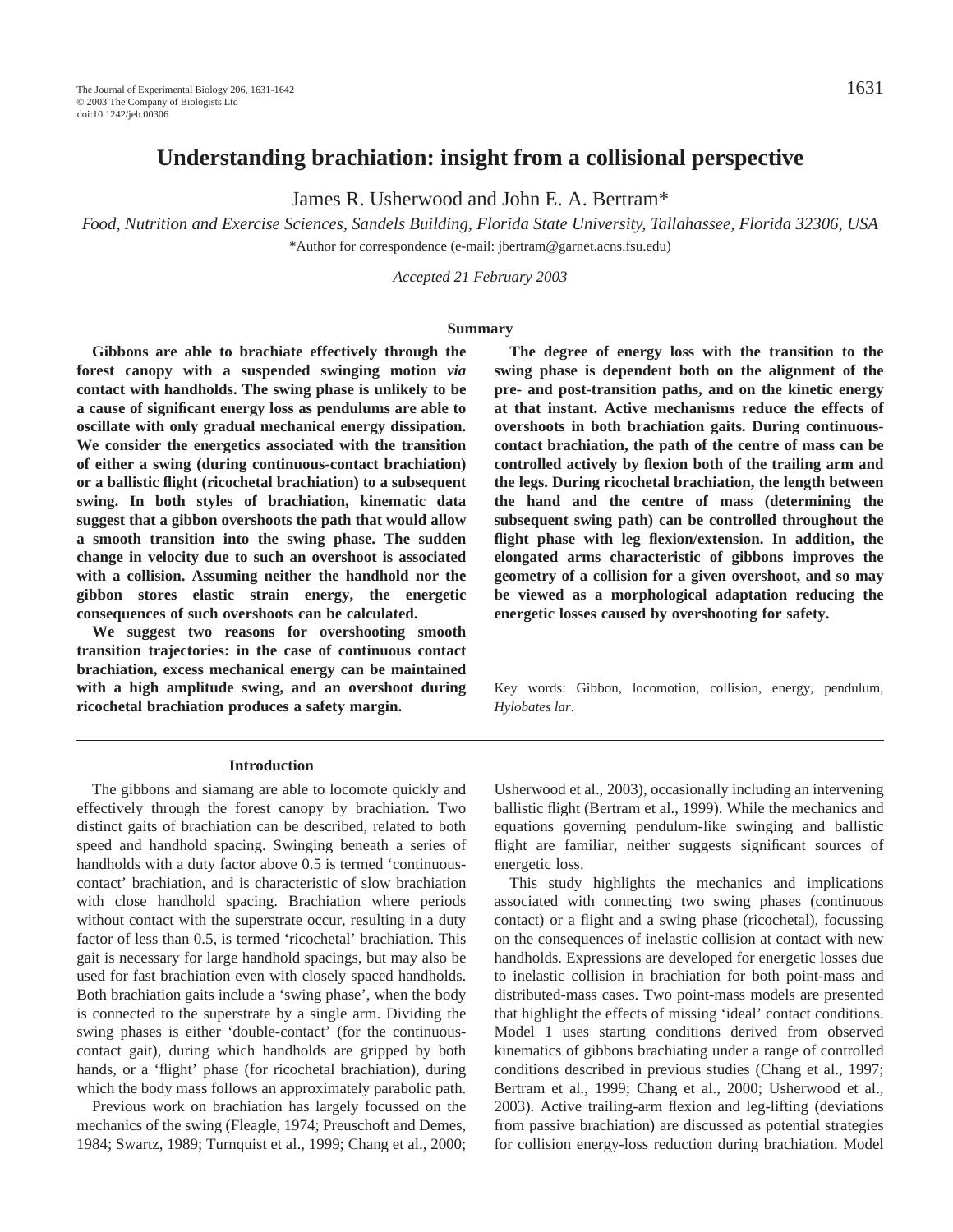2 presents a simple point-mass model for the energetic consequences of collision given a range of 'overshoot' distances, and mass to handhold length. It is used as a novel account for the pressure towards arm elongation in specialist brachiators: we suggest that the long arms characteristic of gibbons act to reduce collision losses associated with 'safe' brachiation. The principles of the jointed-body form of Model 2 provide a qualitative description of the benefits of the 'double pendulum' kinematics typical of fast ricochetal brachiation as a behaviour to reduce collisional energy loss resulting from an overshoot of the handhold.

### *Gibbons as pendulums*

Previous analyses of brachiation have generally focussed on the pendulum-like behaviour of the gibbon body swinging beneath a handhold while supported by a passive, stiff, arm (Fleagle, 1974; Preuschoft and Demes, 1984; Swartz, 1989; Turnquist et al., 1999). Such studies show that the swing-phase of both continuous-contact and slow ricochetal brachiation acts mechanically as a simple pendulum. At higher velocities, with fast ricochetal brachiation, the arm and body acts more as a double or more complex pendulum (Bertram and Chang, 2001); during the swing phase, the arm and shoulder rotate about the handhold, while the hips and body rotate about the shoulder. Deviations from simple, or complex, *passive* pendulum behaviour can be informative about energy input to a 'brachiating system' (Usherwood et al., 2003). The energy losses from a pendulum-like gibbon cited by Jungers and Stern (1984) of aerodynamics or internal friction are slight (a gently swinging pendulum of 1 m length and 10 kg mass loses energy slowly, at less than 1% per swing cycle; our empirical observation), and the particulars of the pendulum (arm length, mass distribution etc.) are unlikely to increase such energy losses beyond the negligible. Mechanisms by which mechanical energy can be gained or lost are discussed in Usherwood et al. (2003). In addition, in brachiation, velocity is *not* constrained to zero at the beginning or end of the contact (swinging) phase. So, unlike clock-like pendulum behaviour, pendulum mechanics provides no limitations on locomotion speed.

## *Brachiation by analogy with terrestrial gaits*

Continuous-contact brachiation can be considered mechanically as analogous to bipedal walking, where pendular exchange between potential and kinetic energies dominate (e.g. Cavagna and Keneko, 1977). Unlike bipedal running, however, high speed ricochetal brachiation does not appear to be dominated by spring-based mechanics. Instead, ricochetal brachiation typically involves complex motions, including rotation of the body about the shoulder joint. In such cases, the gibbon becomes a jointed pendulum, suspended from the handhold by an outstretched pectoral limb (Bertram and Chang, 2001). In this motion there is no indication of extensive elastic energy storage, although some use of the elastic characteristics of the branches used as a superstrate should not be completely discounted.

Based on our previous work (Chang et al., 2000; Bertram et

al., 1999) and the absence of obvious elastic structures, ricochetal brachiation is not viewed here as the analogue of the bouncing gait of terrestrial running. Instead, brachiation is considered mechanically more analogous to the skipping of a stone across water, where the path of the stone is altered by interaction with the surface in a manner that resembles bouncing, but does not involve spring-like energy storage and recovery. Re-orientation of the velocity of the centre of mass (CoM) is achieved by inelastic collisions with non-deflecting handholds in much the same way as interaction with the water surface reorientates the travel of the skipping stone without removing all of its velocity.

## *Collision in brachiation*

The role of inelastic collision in terrestrial walking is becoming increasingly recognised, both in terms of energy loss, and in loss reduction (McGeer, 1990; Garcia et al., 1998; Kuo, 2001; Donelan et al., 2002). The physics of inelastic collision also appear applicable to both continuous-contact brachiation and ricochetal brachiation, as neither gait involves extensive elastic energy storage. Dissipation of mechanical energy must be associated with a deflection in the same direction as an applied force ('negative work'), both of which can be directly observable (an approach adopted by Usherwood et al., in press). An inelastic collision would result in such a force and deflection (whether in the handhold, or somewhere in the gibbon body, is not predicted), and this negative work may be spread over a finite time (see Donelan et al., 2002); energy loss due to collision, and the initiation of the swing phase, need not be instantaneous. Given that inelastic collision may not be the sole cause of mechanical energy dissipation – energy may be lost from a smoothly swinging pendulum if it is allowed to extend, or if a moment is applied opposing the direction of rotation – a direct assessment of energy losses due to collision is impossible, even from accurate force measurements at the handhold. However, the geometry and energetic consequences of collision, which we assume to be largely inelastic, can be inferred from the path of the gibbon mass at the initiation of a swing phase. We believe that the management of collisional energy loss during brachiation influences the mechanics of this animal, and must be considered in order to truly understand both the constraints of brachiation, and the opportunities that this hylobatid's unique morphology and behaviour exploit. Below we describe simple expressions for point-mass energetic losses due to inelastic collision appropriate for brachiation.

#### *Point mass description of collision losses in brachiation*

The velocity  $(V')$  of a point centre of mass an instant after colliding with a rigid superstrate using an inextensible, inelastic arm, depends on the velocity the moment before (*V*), and the angle β subtended between the ballistic path and the support at that instant  $(Fig. 1)$ :

$$
\frac{V'}{V} = \sin(\beta). \tag{1}
$$

Thus, kinetic energy directly after collision (*KE*′), as a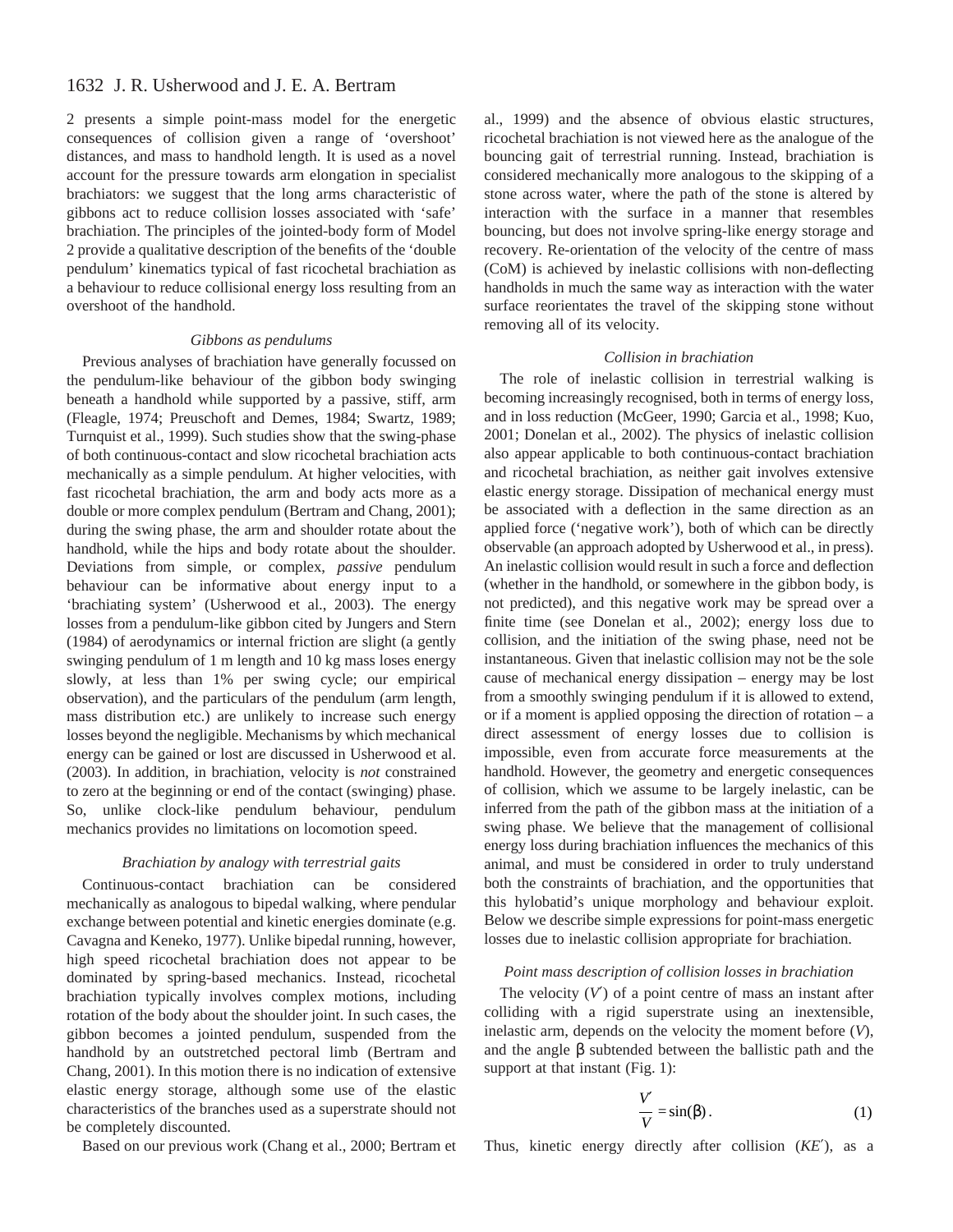proportion of the available kinetic energy the instant before (*KE*), is given by:

$$
\frac{KE'}{KE} = \left(\frac{V'}{V}\right)^2 = (\sin\beta)^2.
$$
 (2)

The proportion of the total initial (kinetic and potential) 'brachiation energy' *E* lost is thus:

$$
\frac{\Delta KE}{E} = \frac{KE - KE(\sin\beta)^2}{E} \,. \tag{3}
$$

This agrees with the point-mass model presented by Bertram et al. (1999), which describes ideal paths that avoid all losses due to collision: contact can be made with a new handhold without collision losses *only* if kinetic energy is zero, or if the paths are perfectly matched, and so β equals  $π/2$ . This description of inelastic tension-collision also accounts for the sudden jolt familiar to over-eager children playing on swings. If a child swings too high, allowing the swing rope to become loose, then the jerk as the rope becomes taught again is related to the changes in velocity described in Equation 1, and can cause some discomfort associated with the inevitable, and potentially substantial, dissipation of kinetic energy.

## *The energetics of inelastic collision beyond the point-mass view*

The above concept can be extended more generally, beyond a point-mass view of inelastic collision in ricochetal brachiation. The principles of inelastic collision result in conservation of momentum (both linear and angular, though see below) while allowing energy to be dissipated. The pointmass model supposes that the velocity vector of the point mass suddenly changes direction on contact, losing the entire component of velocity orientated along the arm (the velocity given to the Earth satisfies the conservation of linear momentum, but can be ignored). If no torque is applied about the handhold [supported by both gibbon anatomy (Jenkins, 1981) and direct measurements (Chang et al., 2000)], then the angular momentum of the gibbon about the handhold is maintained throughout the instant of collision. Thus, a second way of viewing the energetics of collision is in terms of angular and linear momentum, and their associated energies. Immediately after collision, angular momentum about the handhold is conserved (there being no torques about the handhold) but translational momentum is not (using this frame of reference – the slight increase in velocity of the massive Earth is not considered). Thus, ignoring (for the moment) gravity and any changes in gibbon shape at the instant of collision, the rotational kinetic energy associated with motion about (or past) the handhold is unaffected by collision. However, the component of kinetic energy associated with translation towards or away from the handhold prior to collision is lost. Thus, the energy loss due to collision is the difference between the total kinetic energy prior to collision, and the kinetic energy associated with motion about (past) the handhold prior (=post) collision. This can be used in a general

Fig. 1. The path of a point mass (filled circles) with a support able to oppose forces only in tension as it moves past a rigid handhold. The path of the mass prior to collision is indicated by the broken line; the straight, rigid mass-handhold connection at the moment of collision by



the bold line; the velocity vectors relating to the velocity of the mass an instant before  $(V)$  and after  $(V')$  collision, by the straight arrows; and the arc described by the handhold-centre of mass length *L* about the handhold as a large circle.

method of stating the no-collision-loss conditions described by Bertram et al. (1999): no energy is lost if collision occurs at the instant of zero kinetic energy; and no collision loss occurs if the total kinetic energy equates to the rotational kinetic energy associated with motion about (equivalent, at that instant, to motion past) the new handhold (i.e. there is no motion towards, or away from, the handhold). Hence this represents a form of the path-matching criterion that extends beyond the point-mass view.

### *Error, safety and overshoot in ricochetal brachiation*

Any movement towards a target is subject to a certain degree of error. Ricochetal brachiation is unusual in locomotion in that the consequences of an error in trajectory are highly dependent upon the direction of the error: a small overshoot results in an imperfect contact, and some collisional energy losses, whereas a small undershoot of the handhold results in a complete miss, a subsequent fall, and high likelihood of injury or death. We develop a simple point-mass model (Model 2) of energetic losses due to collision during ricochetal brachiation that allows for a degree of 'overshoot' *e* of the ideal contact path. This model is then used to quantify the energetic consequences of such an overshoot. The results suggest that this provides a previously unrecognised pressure towards arm elongation as an adaptation for collision reduction in ricochetal brachiation.

#### **Models and methods**

Two models were developed to demonstrate the potential energetic losses associated with inelastic collisions during brachiation. Both models were based on the expressions for collision losses of point-masses as described above. The behaviours and morphology that may be associated with amelioration of collision effects are examined below, based on the results of these simulations.

Parameters for Model 1 were derived from video observation of brachiation from slow, continuous-contact, to fast, richochetal brachiation (Table 1). For each case, the range of possible paths given the observed 'brachiation energy' state was calculated, where brachiation energy was defined as the mechanical energy available from the first of two brachiation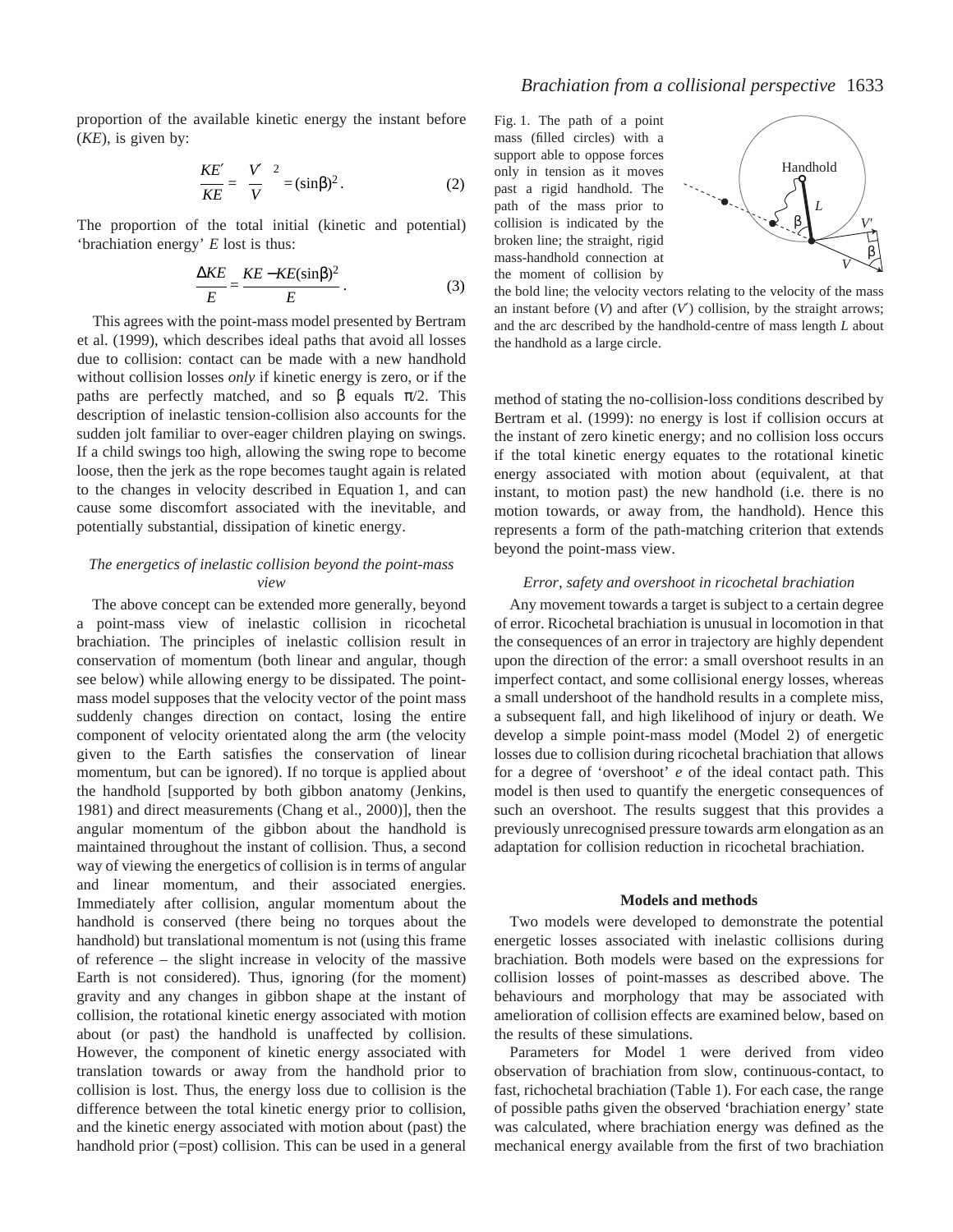| Example<br>Run | Figs | <b>Style</b>     | Inter-handhold<br>spacing $D$<br>(m) | Mass $m$<br>(kg) | Handhold-CoM<br>length $L$<br>(m) | Max. $PE$<br>(J) | KE at max. PE<br>U) |  |
|----------------|------|------------------|--------------------------------------|------------------|-----------------------------------|------------------|---------------------|--|
| А              | 4    | cc               |                                      | 7.95             | 0.77                              | 45.07            |                     |  |
| B              | 2,5  | cc               |                                      | 7.95             | L, 0.93; L', 0.79                 | 56.33            |                     |  |
|                |      | r <sub>1</sub> c | .93                                  | 7.95             | 0.71                              | 38.79            | 21.87               |  |

Table 1. Parameters for Model 1

*CoM*, centre of mass; *PE*, potential energy; *KE*, kinetic energy.

Style refers to brachiation technique: cc, continuous-contact brachiation; ric, ricochetal brachiation.

Example Run B shows parameters for two conditions: *L*, the *CoM* to handhold length observed for the first swing; *L*′, that observed at the bottom of the second.

'steps'. The energetic consequences of collision are presented for each potential path, and are related to release timing.

Model 2 is a development of the general case for point-mass brachiation collision losses for a range of 'overshoot' distances. The expressions include the handhold to centre of mass (CoM) length *L*, and suggest an energetic pressure towards arm elongation amongst specialist brachiators.

## *Model 1*

## *Point-mass ballistic paths and their collision consequences due to release angle (timing): parameters derived from gibbon observation.*

A captive, adult, female white-handed gibbon *Hylobates lar* L. was filmed brachiating freely in the animal facility of the Department of Anatomy, Stony Brook University, as reported in previous studies (Chang et al., 1997, 2000; Bertram et al., 1999; Usherwood et al., 2003). A series of aligned handholds at constant height were placed to encourage brachiation perpendicular to the plane of the video camera (Sony CCD/RGB). Handhold spacing (D) was altered between trials in order to induce a range of brachiation styles, from continuous-contact  $(D=1.2 m)$  to extreme ricochetal  $(D=1.93 \text{ m}$ , the maximum spacing in which two handholds could be viewed with the camera). Video sequences were digitised of brachiation past two handholds. Every fifth field was traced using Adobe software, providing a constant interval between images of 0.083 s. Three example runs are presented here. Centres of body mass CoM were estimated from the tracings. With the support arm extended and the legs folded, the CoM was judged to lie just below the pectoral girdle, following the morphological observations of Preuschoft and Demes (1984), and the kinetics described by Chang and Bertram (Chang et al., 1997; Bertram and Chang, 2001). With the legs extended, the centre of mass was assumed to move distally, to halfway down the trunk (a reasonable approximation for use in this model to demonstrate the potential effects of leg extension; however, not a highly accurate quantitative assessment). The relevant length between contact handhold and estimated centre of mass (L) was then calculated for the bottom of the first swing (Fig. 2). In one instance (Example Run B) the distance between the second handhold and the estimated position of the centre of mass at the bottom of the second swing was also determined, providing a second value of L, L′, useful in demonstrating the effects of a 'leg-lift'.

The total initial 'brachiation energy' *E* was calculated from the sum of kinetic and potential energies measured at the end (top) of the first swing. The bottom point of the first swing was defined as zero potential energy, at which point all mechanical energy was assumed to be in the form of kinetic energy. This method of determining the energy state of the motion maximises accuracy, as the body moves slowest at the highest point in the cycle, thus centres of mass can be estimated most accurately. Relevant parameters for the three Example Runs are shown in Table 1.

## *Model 1 construction*

For each of three Example Runs, the consequences of a range of potential release angles Θ (the angle between CoM, handhold, and vertical; see Fig. 2C) were calculated. If the swing phase was passive, then the empirically observed 'brachiation energy' for the highest position was also the kinetic energy at the bottom of the first swing. The range of ballistic flight paths available for each Example Run was calculated numerically (using *G* in LabVIEW 5.1, National Instruments, Austin, TX, USA). Release at  $\Theta = 0$ , when the support arm was vertical, resulted initially in a horizontal path of the point-CoM, which dropped immediately in a parabolic path, under the influence of gravity. The velocity  $V_{\theta}$  at any angle θ (up to the 'potential release angle' Θ) was calculated from the remaining kinetic energy *KE*, as progressively more brachiation energy *E* became converted to potential energy *PE* during the swing:

$$
KE = E - PE, \tag{4}
$$

$$
V_{\theta} = \sqrt{\frac{2[E - mgL(1 - \cos\theta)]}{m}},
$$
\n(5)

where  $m$  is the body mass,  $g$  is acceleration due to gravity, and *L* is the distance from the point centre of mass to the handhold. The kinetic energy, and so velocity, of the mass fell as the body swung upwards (increasing θ); a larger proportion of the brachiation energy became potential energy.

The direction of the velocity vector at each potential release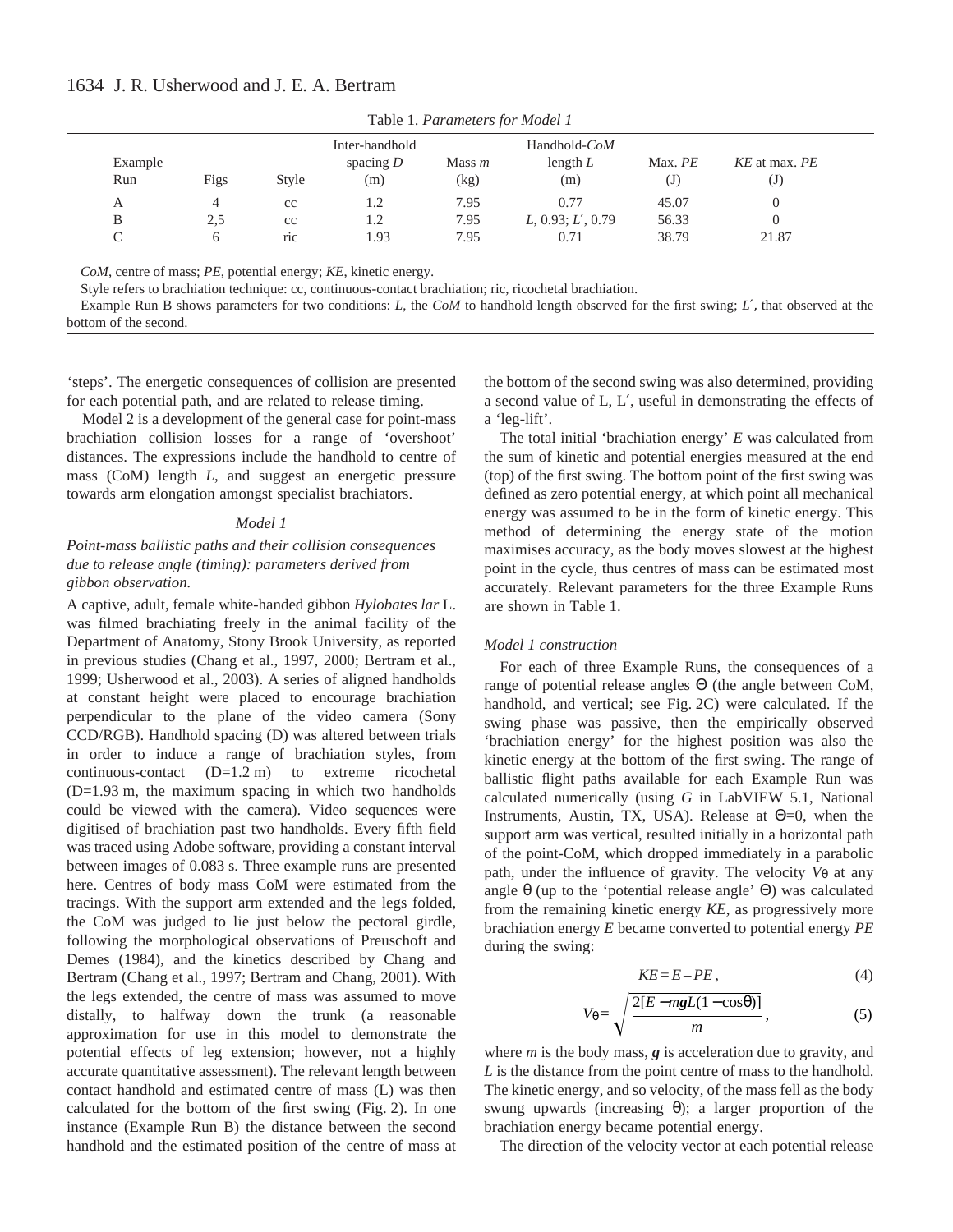

Fig. 2. Parameters required for Model 1 demonstrated using kinematics of Example Run B. The kinematics (A) show tracings of a brachiating gibbon derived from video recordings at 0.083 s intervals. Blue outlines indicate contact with the first handhold, green, contact with both handholds and red, contact with the second handhold. The centre of mass (CoM)-handhold distance *L* is taken from the bottom of the first swing (B). A second value of *L* relating to the CoM to handhold distance at the bottom of the second swing is shown as  $L'$ , and its consequences are displayed in Fig. 5. (C) Two potential release angles,  $\Theta_1$  and  $\Theta_2$ , and their resulting ballistic paths. The grey arc displays the result of release at the earlier, lower angle,  $\Theta_1$ , which results in a narrow miss of the contact circle. At the later, higher release angle,  $\Theta_2$ , the contact circle is overlapped. Between these two release angles, and their subsequent arcs, lies a strategy that results in 'ideal' contact, with path-matching resulting in zero collision loss. Such ideal paths are highlighted in yellow throughout.

position lay parallel to the arc described by the CoM*-*hand length *L* about the first handhold. Simple ballistic paths were calculated (assuming gravity to be  $9.81 \text{ m s}^{-1}$ , and neglecting aerodynamic forces), and used to provide the kinematics at overlap with an arc described by the appropriate length about the second handhold (in most cases taken to be the same value

## *Brachiation from a collisional perspective* 1635

of *L*, but see below). Those paths that would result in a tensioncollision with the second arm, along with the geometry of the second arc at that point, were used to determine the collision characteristics of the point-mass model as in Equations  $1-3$ . Any energy levels or release angles that resulted in a total miss of the second handhold were excluded from consideration.

Each release angle Θ was also related to a release timing *t*rel, as measured from the moment at which the centre of mass was directly beneath the first handhold:

$$
t_{\rm rel} = \int_{\theta=0}^{\theta=0} \frac{L}{V_{\theta}} \, d\theta, \qquad (6)
$$

where  $dθ$  is a small change in  $θ$ . Thus, the consequences of collision can be related to both the release angle and release timing.

## *Model 2*

## *Consequences of arm length on collision with overshoot*

The energetic consequences of some overshoot distance *e* of the 'ideal', no-loss ballistic path described by Bertram et al. (1999), whether attributed to error due to unpredictable environmental or biological variability, or a safety strategy, can be calculated for a point-mass brachiation collision. The geometry of collision (Equation 1) depends on both the magnitude of 'overshoot' and hand to CoM length *L* (Fig. 3):

$$
\frac{V'}{V} = (\sin \beta) = \frac{L - e}{L}.
$$
\n(7)

Focussing specifically on the collision interaction, and ignoring gravity, Equations 2, 3 and 7 combine to give an expression for proportional energy loss due to an overshoot:

$$
\frac{\Delta E}{E} = 1 - \left(\frac{L - e}{L}\right)^2.
$$
 (8)

#### **Results and Discussion**

#### *Overview of Model 1 outcomes*

Zero-collision-loss trajectories are not observed for either continuous-contact or ricochetal brachiation. Observed deviations from the passive case presented with Model 1 suggest active mechanisms (the trailing-arm-bend and leg-lift) that may act to limit the energy losses associated with brachiation, hypothesised as being constrained either by conservation of excess mechanical energy (continuouscontact), or by safety (ricochetal).

## *Excess energy in continuous-contact brachiation*

In Example Runs A and B, displayed in Figs 4 and 5, the brachiation energy of the first swing is considerably greater than the minimum required to allow contact to be made with the second handhold. In both cases the first swing continues well past the intersection of the two arcs defined by *L* (see kinematics shown in Figs 2A and 4A); in both cases energy is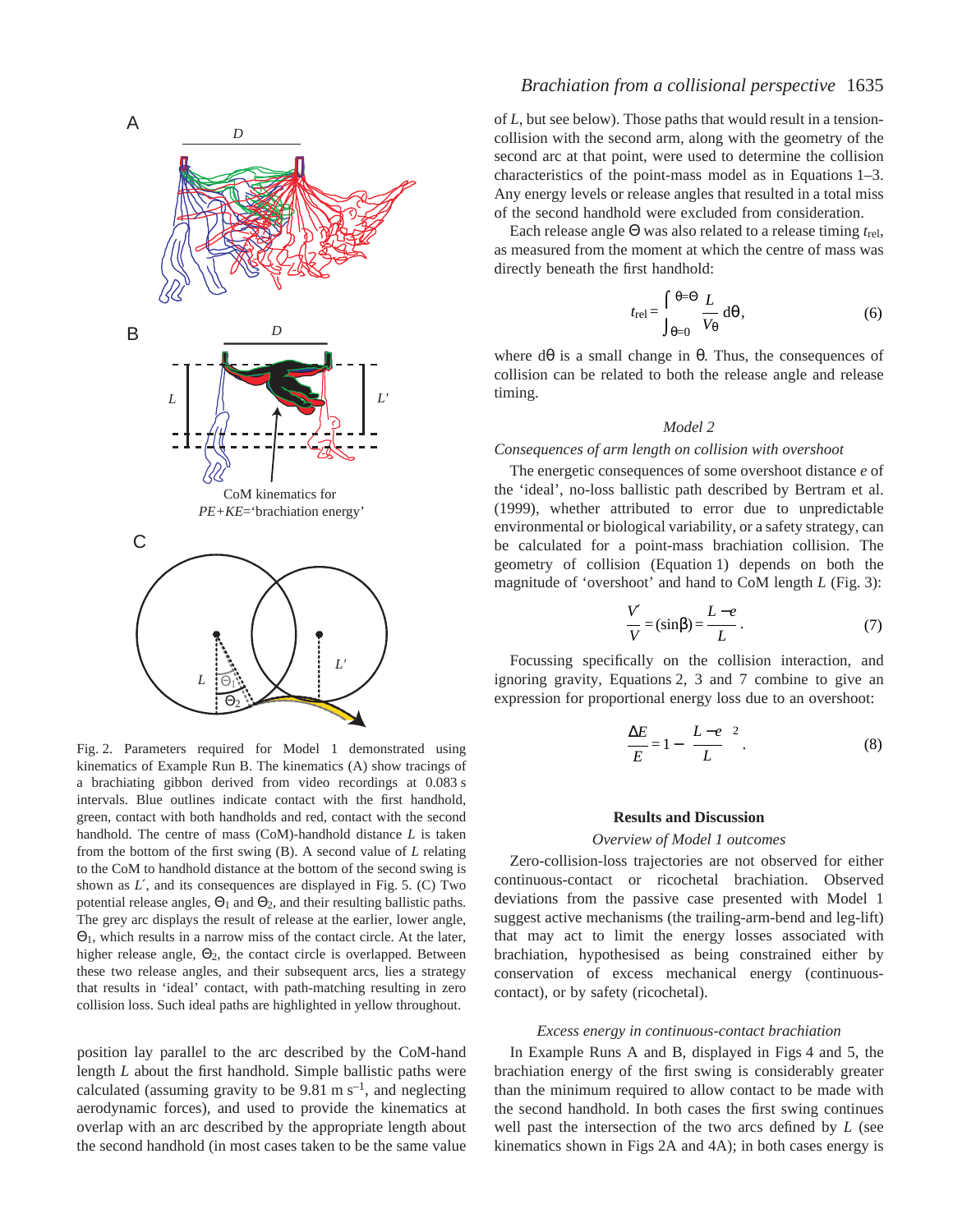

Fig. 3. Geometry for Model 2, a point-mass model for the energy loss due to collision for a range of overshoots *e* and handhold-centre of mass (CoM) lengths *L*. A point-CoM and an extended, rigid connection to the hand, are shown. The path prior to collision is indicated by a broken line. (i) The geometry of collision for short (A) and long (B) arms at ideal, no-loss contact, (ii) before collision but with an overshoot, and (iii) at the moment of collision, given an overshoot *e*. Collision angles (β) related to contact with shorter handhold-CoM lengths (both indicated with subscript A) are smaller than those related to contact with longer handhold-CoM lengths (subscript B).

clearly *not* lost deliberately to allow a zero-collision contact due to zero kinetic energy (Equation 3). This observation makes sense from the perspective of the brachiating animal: maintaining a high energy level resulting from previous actions, and suffering the consequences of higher collision losses, preserves more energy than 'dumping' the energy to achieve zero kinetic energy at contact.

In Fig. 4D the energetic consequences of a range of release angles for a passive system with constant *L* and appropriate initial brachiation energy are modelled. At release angles below 20° the ballistic path of the CoM is such that contact with the second handhold cannot be made, and would result in a fall with whatever negative consequences that would ensue. Release angles of 20–29° (an interval of approximately 40 ms), would allow completely passive brachiation with collision losses lower than those associated with any subsequent release. The fact that the time-window for this region is so small, and the cost of falling if release is too early is so large, may account for the usual decision (based on observations of the gibbons using the laboratory apparatus in this analysis) to extend the contact period, and overshoot the 'ideal' contact conditions slightly. However, it should be noted that ricochetal brachiation between even close handholds can be observed, so it would be unwise to suggest undue limitations on gibbon performance. Also, the energetic losses due to collision with delayed release may be overestimated. The model only calculates the losses for a passively brachiating system: in reality gibbons are active systems, and collision losses may be considerably reduced by a variety of active mechanisms. Some of these are discussed below.

## *Trailing-arm-bend in continuous-contact brachiation*

Level, continuous-contact brachiation typically involves an arm-bend of the trailing arm while it remains in contact with the previous handhold, as shown in Example Runs A and B (Figs 2B, 4A,C). This trailing-arm-bend appears to be associated with active muscular forces (Usherwood et al., 2003), which act to pull the CoM backwards, towards the first handhold, and results in a characteristic looping path of the CoM. The action may reduce the energetic losses due to collision by two mechanisms. First, it may allow the path of the CoM to be connected to the arc described by the second *L* while the mass is moving slowly, with almost all energy converted to potential. It may also allow the path of the CoM to be actively adjusted to one with a more favourable angle when the tension connection is established with the second swing path. Thus a small amount of active muscular effort may help in the avoidance of large collision losses during continuous-contact brachiation. Using this strategy, excess mechanical energy from one swing can be carried to the next, and the deliberate loss of energy prior to a collision is unnecessary.

#### *Leg-lift*

A leg-lift can also affect collision energy losses (Example Run B; Fig. 5). While the trailing-arm-bend beneficially alters the path of the CoM to match that of the second arc, the leglift can also actively alter the relevant contact arc about the second handhold. This can result in improvements both in collision geometry, and a reduction in the amount of kinetic energy available to be lost, as a greater component of the brachiation energy is in the form of potential energy at the instant of collision. Together these account for the lower energy loss shown in Fig. 5D compared with Fig. 5B, the difference resulting from the shift in the CoM caused by the leg-bend, and the use of  $L'$  (0.79 m) instead of  $L$  (0.93 m) for the second arc in the model. This leg-bend can be achieved when the body approaches a horizontal orientation, and so energy is not deliberately put in to the 'brachiating system' *per se*, unlike the alternative case described by Fleagle (1974) for continuous-contact brachiation, and Usherwood et al. (2003) for the ricochetal gait. Instead, the leg-lift can simply provide a way of shortening the distance between CoM and hand.

The control of hand to CoM length could also be achieved with a flexion of the newly supporting arm. In a passive brachiating system, without mechanical energy input or removal, the CoM cannot move towards (implying an energy input) or away from (losing energy) the handhold while the arm is loaded (Usherwood et al., 2003). Passive brachiation while maintaining a knee-lift, or a flexed support arm, posture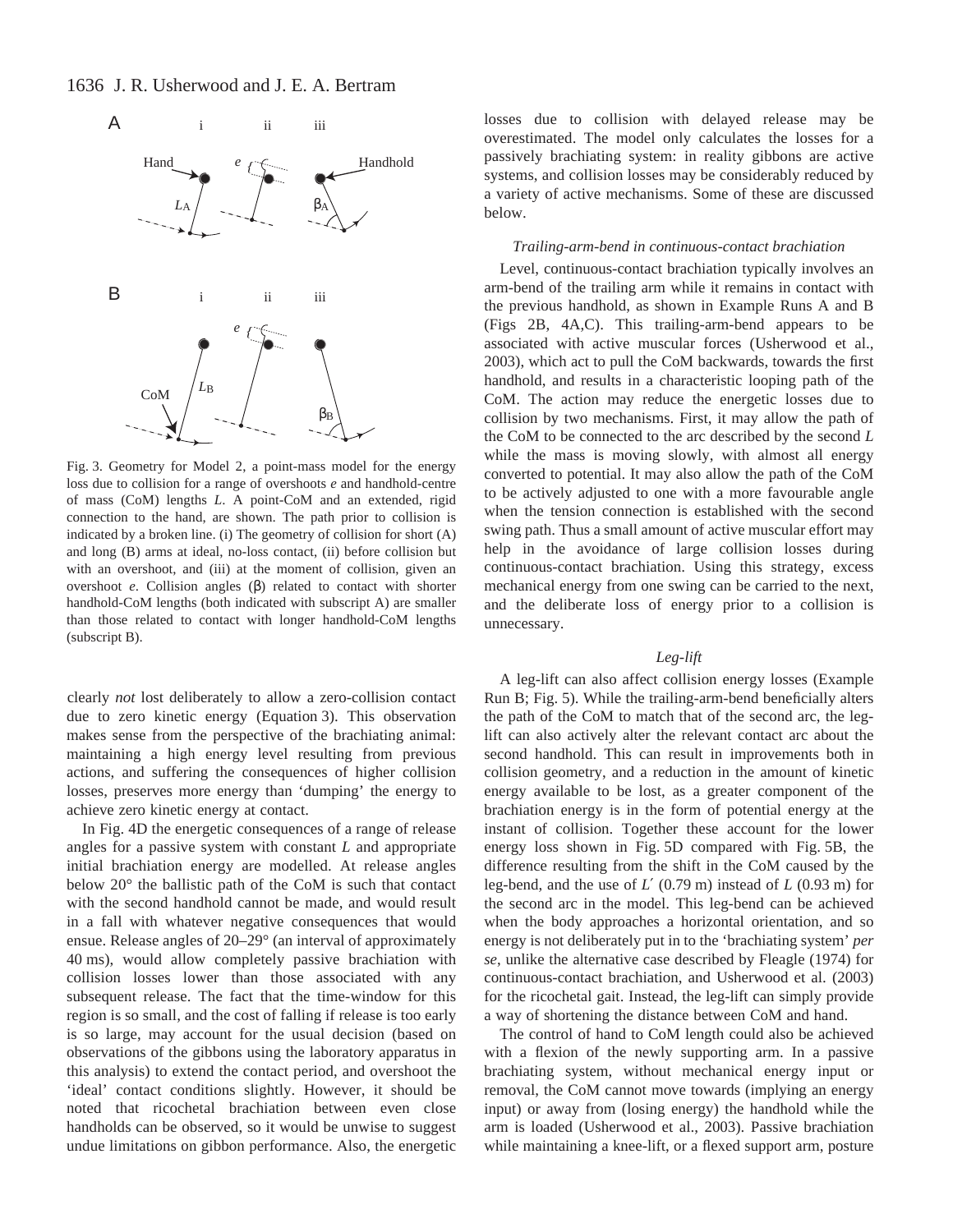

Fig. 4. Model 1 for simple continuous-contact brachiation with *D*=1.2 m. (A) Kinematics show tracings derived from video recordings at 0.083 s intervals. Blue outlines indicate contact with the first handhold, green, contact with both handholds, and red, contact with the second handhold. (B) The range of ballistic paths relating to Θ=0° to Θ=90°, given the observed brachiation energy. Each arc represents a separate trajectory due to differing angles of release: steeper arcs relate to later (higher release angle) releases, with lower release velocities due to the conversion of kinetic energy into potential through the swing. Arrows highlight the final direction of selected trajectories. The potential release angles can be put into three groups: (i) 'early release', leading to a path that does not intersect with an arc described by *L* about the second handhold (i.e. a fall); (ii) 'adequate release' resulting in ballistic paths that allow contact with the second handhold, albeit with some collision energy loss; and (iii) those angles that cannot be achieved because the required potential energy would be greater than the total mechanical energy of the gibbon. The underlying yellow regions (B,D) denotes the 'ideal', zero-collision-loss strategy. The underlying green shading (B,D) denotes the consequences of release at the maximum height possible for the observed energy. (C) Tracings before (blue), at (green) and beyond (red) double contact are aligned vertically to show the backwards movement of the centre of mass at the top of the swing. Broken lines indicate the approximate position of the centre of mass, and suggest a 'loop-the-loop' path due in part to the active flexion of the trailing arm. (D) The energetic consequences of collision are shown in alternative forms. The *y*-axes show energy loss in absolute terms, or proportional to 'brachiation energy', which relate directly. The *x*-axes show the release conditions, either in terms of release angle (bottom) or time of release (top). The *x*-axes, however, do not relate directly: there is a greater time difference between angles of release at higher angles, as the mass moves more slowly, due to conversion of kinetic to potential energy. Energy loss relating to 'angle at release' is shown in black, that relating to 'time of release' is indicated in dark red. Regions marked (i)–(iii) correspond in B and D.

throughout the swing would result in identical (zero) mechanical work. However, the metabolic costs of, or the absolute capability to perform, the two strategies may differ dramatically. The isometric forces associated with opposing tension throughout the swing are dependent on gravity, the angular velocity of the swing, and the mass distribution distal to the element under consideration. The tension force *T*r experienced by any part of a swinging body of length *R* at a distance from the handhold *r*′ (while maintaining a constant shape) and an angular velocity ω is given by:

$$
T_{\rm r} = \int_{r=r'}^{r=R} m_{\rm r} (g \cos \phi + \omega^2 r) \mathrm{d}r, \qquad (9)
$$

where *r* is the distance of the element (of length d*r* and local mass per length element  $m<sub>r</sub>$ ) from the handhold,  $\phi$  is the angle from the vertical and *g* the acceleration due to gravity. The terms  $g\cos\phi$  and  $\omega^2r$  show the components due to gravity and centripetal acceleration, respectively. Thus, the isometric muscle forces required to maintain a posture (and allow mechanically passive brachiation) would be greater about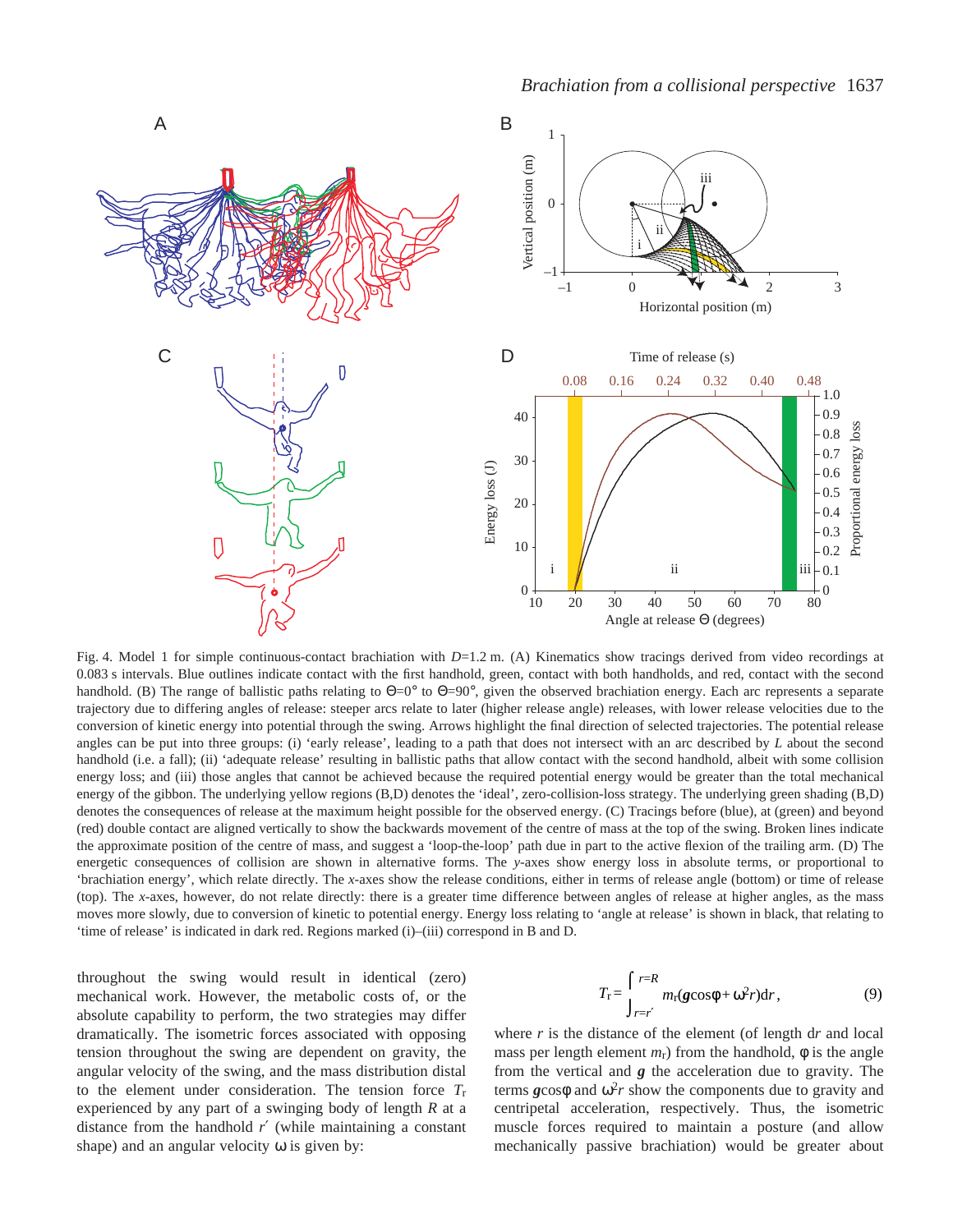

Fig. 5. Results of Model 1 for the kinematics shown in Fig. 2A (*D*=1.2 m), of continuous-contact brachiation, demonstrating the benefits of raising the centre of mass with a leg-lift. The potential ballistic paths are shown (A,C) and energetic consequences of collision (B,D) are derived from Model 1, with L' replacing L as the sole difference for plots C and D. Both potential ballistic paths and energetic consequences of collision are qualitatively similar to those described for Fig. 4. The leg-lift considerably reduces energetic collision losses. Axes and underlying highlights follow the notation in Fig. 4.

proximal joints (such as the elbow) than distal joints (the knee or hip). In addition to this, the mechanical advantages of the muscles about a slightly flexed elbow appear highly unfavourable. So, if it is beneficial to control *L*, the length between CoM and handhold, it appears favourable to do this with a knee-lift instead of an arm-bend.

### *Model 1 with ricochetal brachiation*

In ricochetal brachiation, handhold contact is interrupted by periods of ballistic flight. The high velocities and requirement to change from parabolic (ballistic) flight to suspended (swing) paths make the animal susceptible to substantial collision loss. Fig. 6 shows the results for ricochetal brachiation. Two points are notable:  $(1)$  there is a limited total time window  $(120 \text{ ms})$ with which a release will result in a ballistic path that allows successful contact to be made with the second handhold; and (2) the energy losses may be high (up to 46%) due to collision, even when the second handhold is successfully attained, if the geometry of contact is not perfect. The exact paths of the CoM are uncertain even when calculated using directly measured force data, as the assumptions used for terrestrial force plate studies (Cavagna, 1975) are less valid for brachiation; an

assumption that the CoM does not change in height over a complete cycle is highly unreliable. Some degree of overshoot, however, is readily apparent for fast ricochetal brachiation (Fig. 6F): the left arm flexes considerably after initial contact; and force records for typical double-pendulum brachiation (Chang et al., 2000) show that there is a delay between initial contact and loading of the handhold. During the interim between contact and full loading, the arm becomes partially flexed. Thus, the CoM appears to pass within the arc described by *L*, overshooting the path required for  $β = π/2$  matching (see Fig. 1) of the parabolic flight and circular swing paths that determine a no-loss interaction between the animal and its support.

Given the considerable energetic consequences of a slight mistiming due to collision losses, and the potentially fatal consequences of a complete miss, strategies to allow some degree of overshoot while minimising collision energy losses may be expected. The trailing-arm-bend strategy described above, which adjusts the swing path in continuous-contact brachiation, is unavailable during ricochetal brachiation, as the trailing arm loses contact with the superstrate before path adjustments can be useful. Using a leg-lifting action to control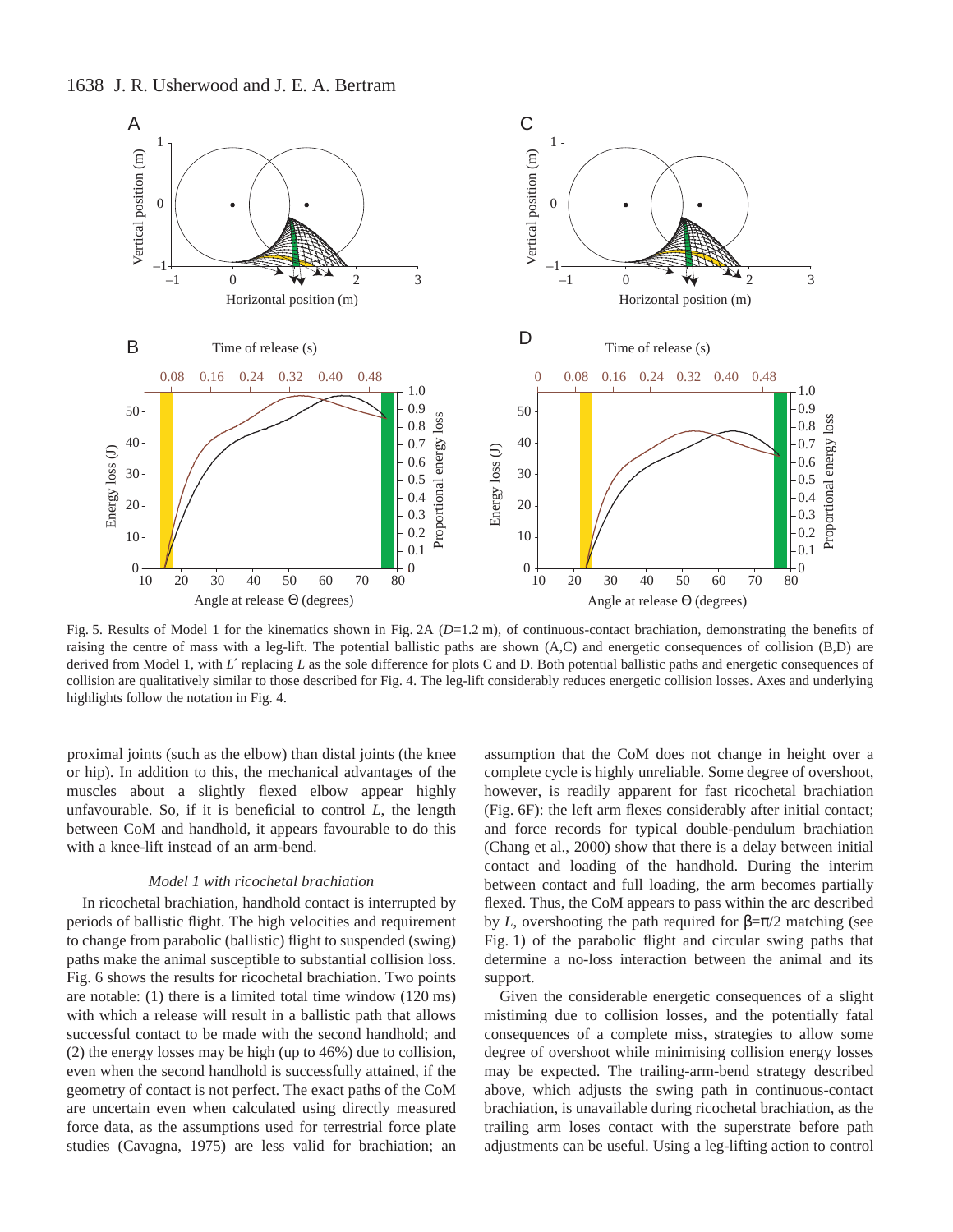





iii

Fig. 6. Results of Model 1 for ricochetal brachiation  $(D=1.93 \text{ m})$ . Potential ballistic paths (A–C) are separated into three groups: Early release (A), which would result in paths under-shooting the second CoM-handhold arc; Successful release (B), which would allow successful contact to be made to the second handhold; and Late release (C), showing an alternative range of paths that would result in a fall. Arrows highlight the direction of selected trajectories. Tracings in (D) are as described for Fig. 4A, except that green

outlines relate to instances when neither hand is in contact with a handhold. The energetic consequences of collision (E) are presented as for Fig. 4D. The underlying yellow regions relate to the two potential paths entailing zero collision loss, also highlighted in B. Selected tracings of the second swing (F) emphasise: (i) initial contact; (ii) 'overshoot', with flexed support arm; and (iii) three tracings displaying the 'doublependulum' action as the hips revolve about the shoulders prior to the bottom of the swing.

Energy loss (J)

Energy loss (J)

F

10

20

30

40

50

60

E

D

the distance between the catching hand and the centre of mass, however, can be advantageous in ricochetal brachiation. Such a behaviour may reduce collisional energy losses by both mechanisms: with a reduction in the proportion of mechanical energy as kinetic by control of the timing of collision, and by improvement in collision geometry, this time through alteration of the subsequent swing trajectory. Further, a slight undershoot of the ideal path may be compensated for with leg extension; movement of the leg mass distally lengthens the

distance between the CoM and hand (while the CoM would continue on its ballistic path), thus permitting the avoidance of a catastrophic fall. Leg extension and retraction during flight is indeed frequently observed and, while unable to affect the ballistic path of the CoM, allows last-millisecond adjustment of the hand-CoM length, and thus the collision geometry.

*Collision-reduction behaviours may save energy* While we suggest that both arm flexion and leg-lifting may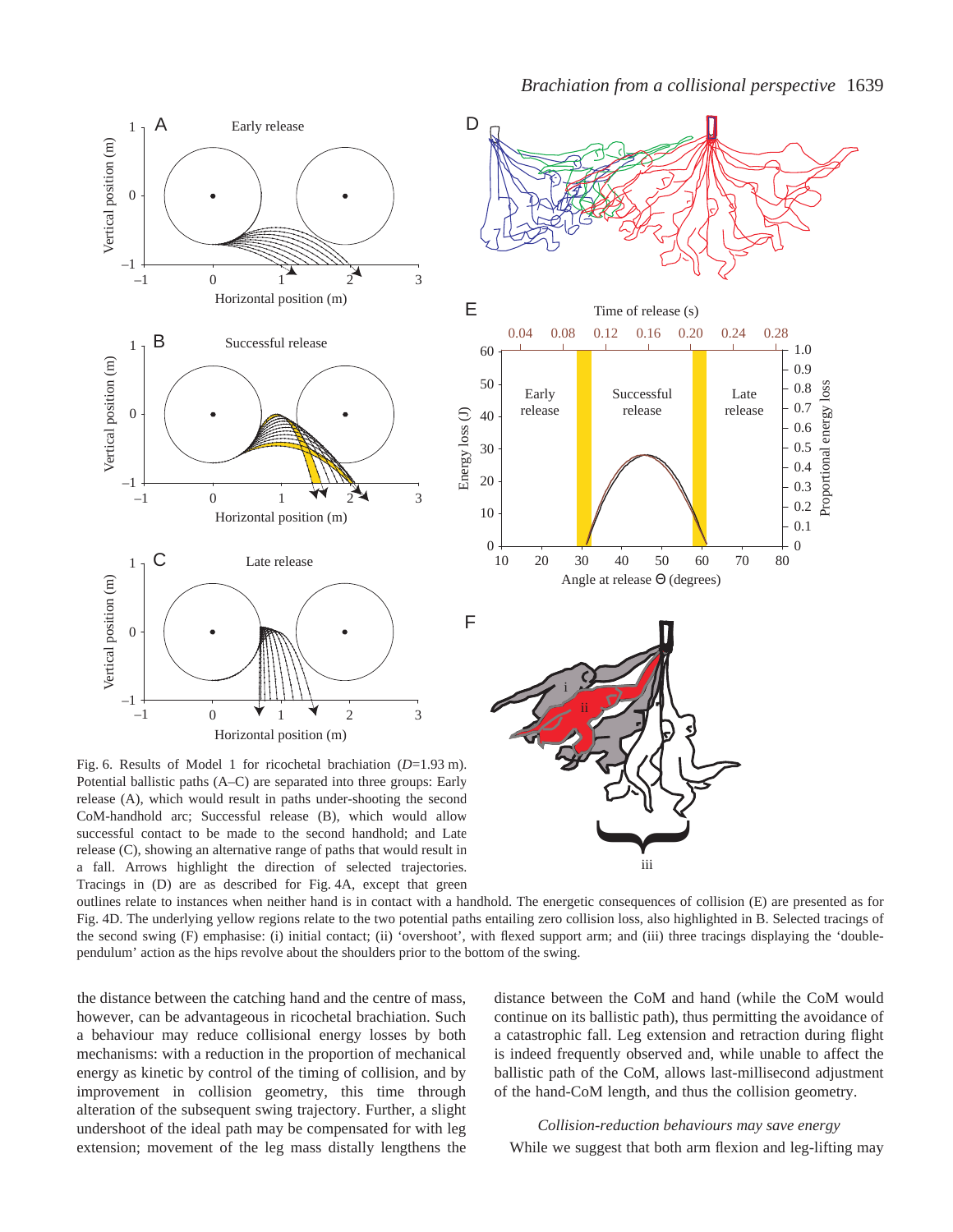be mechanisms to limit energy losses due to collision, they do not relate directly to the losses that would have been caused by inelastic collision without their actions. It is conceivable that these behaviours achieve a controlled movement of the centre of mass prior to collision, influence the timing (and so proportion of energy present as *KE*), or determine the subsequent swing trajectory, with relatively little energetic input. For the trailing-arm-bend, while some energetic input is presumably required to move the CoM, this is achieved when both support arms are relatively unloaded, at the top of the swing (Usherwood et al., 2003). In the case of the leg-lift during ricochetal brachiation, there are no net mechanical energy changes as the path of the CoM remains unaltered, though subsequent isometric muscle forces during the swing may incur some metabolic costs. Whatever the energetic investments required for these behaviours, they should not be considered as directly due to collision.

## *Model 2 and further collision-minimisation strategies for ricochetal brachiation*

#### *Arm elongation*

Elongated arms may be viewed as beneficial to a brachiator for a variety of reasons (Preuschoft and Demes, 1984): increased reach can allow weight to be distributed among many branches, the chances of finding suitable support within grasping distance are increased, the number of handhold changes can be reduced, and feeding may be aided by increased reach. Previous attempts to relate the distinctive limb elongation observed in all specialist brachiators directly to advantages in the mechanics of brachiation have been unsatisfying. These explanations are usually based on pendular models of motion (e.g. Preuschoft and Demes, 1984). However, brachiation viewed as periods of pendular swinging interspersed with periods of ballistic flight, achieving ideal noloss contacts, provides no pressures on arm length: energetic losses, even for relatively small pendulums, are trivial, and mean velocity is totally unconstrained by pendulum behaviour if the swing can begin and end at non-zero velocities.

The extension of the point-mass model into a method for calculating the collisional energy costs for imperfect handhold contacts, combined with a consideration of biological pressures in gibbon evolution, allows a novel account to be made for the elongated arms of specialist brachiators. If (1) release timing cannot be perfect, perhaps because of the brief availability of perfect release conditions, and (2) the cost of falling, either due to injury and subsequent repair (Schultz, 1944), or fatality, is high, then energetic losses due to collision are likely to be selectively important in the evolution of brachiators. Elongation of the arms not only results in a greater chance for *any* contact to be made with a subsequent handhold (by allowing a greater volume to be reachable for a given ballistic path), it also improves the collision geometry, and so reduces the energetic loss associated with an overshoot of the optimum contact path (see Equation 8).

While there need not be a constant relationship between mechanical energy cost and metabolic energy, it can be



Fig. 7. Results of Model 2. Proportional energy loss due to collision with hand to centre of mass length *L* ranging from 0.3 to 1.1 m and overshoot *e* from 0 to 0.3 m. Negative *e* (undershoots) would result in missing the handhold, and a fall. The observed gibbon morphology relates most closely to *L*=0.7, indicated by the bold line.

assumed that mechanical energy costs do translate to metabolic losses. Equation 8 can be used to estimate the metabolic consequences of collision due to overshooting the 'ideal' path (Fig. 7). For a given absolute overshoot, long arms improve the collision geometry, and energetic savings may be considerable. Clearly, if overshoot is proportional to arm length, then arm length has no bearing on collision geometry. However, overshoot is more likely to be related to some degree of error, or safety factor, related to an absolute distance determined by the environmental conditions, such as the spacing of available handholds.

Brachiation energetics are influenced by tension-collision losses that may be unfamiliar to most readers. More familiar might be the compression-collision analogue of the tensioncollision situation described here. The advantage of long arms for collision made with a small overshoot is the same as the advantage of large wheel size for operation over rough surfaces. While wheel size has relatively little bearing on energy losses for rolling on horizontal, smooth surfaces, increased wheel size does allow smaller loss on rough surfaces. 'Monster' trucks (e.g. Bigfoot) make use of large wheels to allow large obstacles (such as cars) to be driven over, while small-diameter rollerblade wheels fare poorly on a rough pavement. As an extreme case, a stiff, inelastic wheel colliding with an obstacle at the height of the axle loses all kinetic energy, just as a gibbon overshooting a handhold by length *L* suffers total kinetic energy loss.

## *The 'double pendulum' and collisional energy loss reduction*

The above account for the benefits of arm elongation as an adaptation for limiting the energetic costs due to an overshoot may be extended beyond the point-mass case. In rapid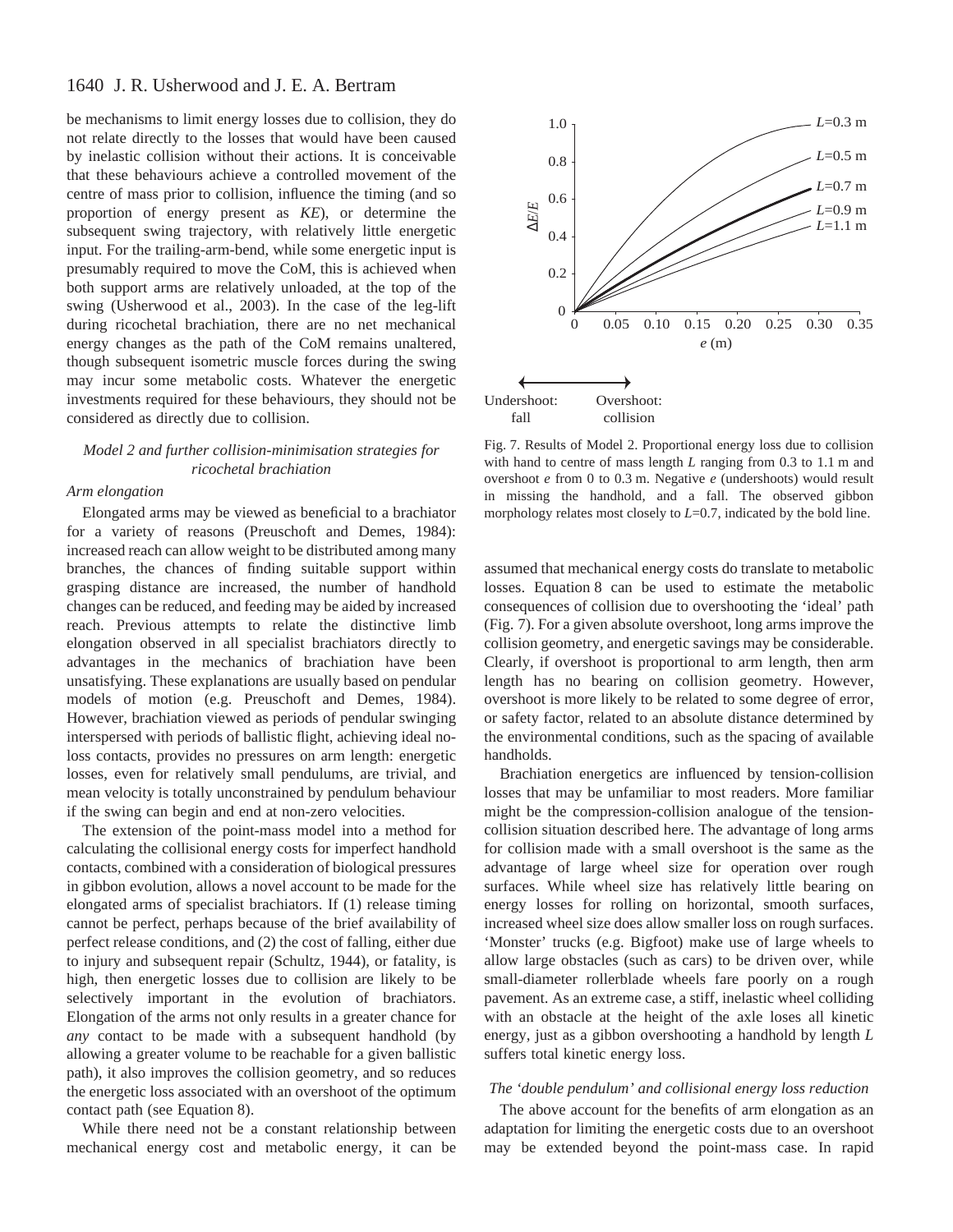

Fig. 8. Body posture without  $(A)$  and with  $(B)$  second moment of mass about the handhold maximised; a development from Fig. 3. The straight broken lines indicate the path prior to collision. With no overshoot (i), body orientation is unimportant and collision losses can be avoided. Given an overshoot *e* (ii, during which the handhold may be held lightly, and iii, the instant of collision), the posture with the body aligned perpendicular to the path (B) has a greater second moment of mass, and the overshoot results in smaller loss of energy due to collision. A consequence of aligning the body perpendicular to the path is the 'double pendulum' action (Biv), with rotation of the body about the shoulder (dotted line), which is commonly observed in ricochetal brachiation (see Fig. 6).

ricochetal brachiation between widely spaced handholds, gibbons do not swing with their body in line with their supporting arm (Bertram and Chang,  $2001$ ; see Fig.  $6D$ , F). While distributed mass parameters are difficult to determine accurately and dynamically, the principles of inelastic collision may be extended beyond the point-mass model to provide a qualitative explanation for the body posture at the moment of collision. Energy loss due to collision is given by the difference between the total kinetic energy and the energy associated with motion about (past) the handhold. This difference is minimised for a given overshoot if the body is orientated to maximise the second moment of mass (moment of inertia) about the handhold at collision. So, just as for the point-mass model, an overshoot has a proportionally smaller effect on bodies with a distal mass distribution than proximal. This is achieved if the body is aligned perpendicular to the path of the CoM (Fig. 8). Combined with a slight overshoot, this results in a 'double pendulum' phenomenon. Thus, the double pendulum in itself may not be of direct importance in terms of control (compare Bertram and Chang, 2001); rather, it may be better viewed as an epiphenomenon, properly understood as a strategy in the context of collision energy loss minimisation.

# *Brachiation from a collisional perspective* 1641

## *Further biological implications of brachiation mechanics*

The view of brachiation presented in this study, as locomotion utilising pendular and ballistic mechanics, but also substantially influenced by collision interactions with supporting structures, may have a bearing on many aspects of gibbon biology. The benefits of accurate release timing on minimisation of the costs of both collision and falling may have implications on the evolution and development of visual and mental abilities; these may limit the use of ricochetal brachiation to diurnal animals with well-developed brains and vision. Also, loss of energy due to collision, while avoiding tissue damage may affect both morphology and behaviour. For instance, the double-pendulum mechanism not only minimises collision losses, but can also allow large muscle groups (particularly the latissimus dorsi) to provide torques about the shoulder in a sense opposite to that of the rotation of the body. Thus the muscle can perform 'negative' work, and safely dissipate the 'internal' kinetic energy resulting from collision. This would allow the energy associated with collision, inevitable for each ricochetal 'step' if a margin for error is provided, to be lost without requiring a large jerk (rate of change of acceleration). Thus, contact can be made smoothly (although not avoiding the energetic consequences of collision), and damage to the arm or shoulder, or failure of the supporting tree limb, can be reduced.

#### **List of symbols**

- CoM centre of mass
- *D* inter-handhold distance
- *e* overshoot distance
- *E* total initial brachiation energy
- *g* acceleration due to gravity (taken as  $9.81 \text{ m s}^{-2}$ )
- *KE* kinetic energy
- *KE*′ kinetic energy immediately after collision
- *L* length between handhold and centre of mass
- *L*′ *L* for the second handhold in a selected instance *m* mass
- *m*r mass per length d*r* of element at position *r*
- *PE* potential energy at highest point, with bottom of first swing as zero
- *r* distance from handhold
- *r*′ distance of element from handhold
- *R* distance of most distal element from handhold
- $t_{rel}$  time of release from  $\theta = 0$
- *T*r tension at element
- *V* velocity immediately before collision
- *V*′ velocity immediately after collision
- *V* $\theta$  velocity as a function of  $\theta$
- β angle between path and connection to handhold at collision
- φ angle of element to handhold from vertical
- θ angle of CoM to handhold from vertical
- Θ angle of CoM to handhold from vertical at instant of release
- ω angular velocity about the handhold